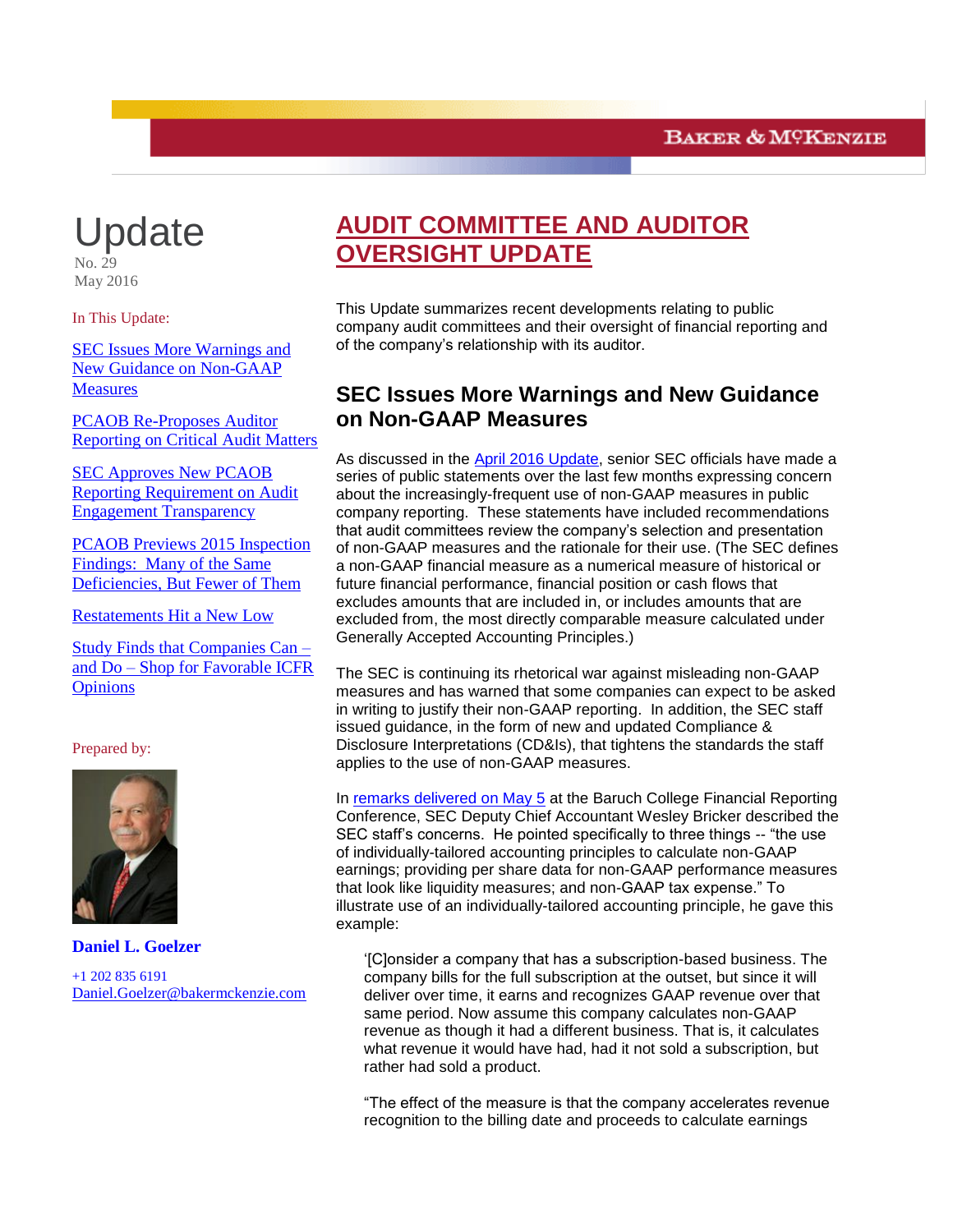based on this non-GAAP revenue. At that point, this company's GAAP results are based on revenues recognized as the service is provided and the non-GAAP results are based on revenues that are merely billed to the customer.

"In this instance, the measure does not appear to help investors understand and analyze core operating results. Rather, it is a replacement of an important accounting principle with an alternate accounting model that does not match the company's subscriptions business or earnings process, which is over time."

Because revenue adjustments of this nature "change the very starting point" for other performance analyses, Mr. Bricker warned that companies that present adjusted revenue measures can expect to receive comments from the SEC. He added that the staff will look skeptically at explanations of non-GAAP revenue adjustments.

Mr. Bricker urged that "audit committees should be paying close attention to the non-GAAP measures a company presents, including the required related disclosures, and the processes it follows to consider both the appropriateness and reliability of the measures." He also recommended that companies "consider how their disclosure controls and procedures apply to the disclosure of non-GAAP measures."

The [updated Non-GAAP Financial Measures CD&Is,](http://www.sec.gov/divisions/corpfin/guidance/nongaapinterp.htm) issued on May 17, provide new stricter, guidance on the use of non-GAAP measures. Some of the issues addressed in the CD&Is include:

- Examples of non-GAAP presentations that could be misleading-
	- o A performance measure that excludes normal, recurring, cash operating expenses necessary to operate the business.
	- o A non-GAAP measure that adjusts a particular charge or gain in the current period and for which other, similar charges or gains were not also adjusted in prior periods, unless the change between periods is disclosed and the reasons for it explained.
	- o A non-GAAP measure that is adjusted only for nonrecurring charges when there were non-recurring gains that occurred during the same period.
- Examples of non-GAAP presentations that fail to give "equal or greater prominence" to the comparable GAAP measure, as required in SEC filings and press releases-
	- o Omitting comparable GAAP measures from an earnings release headline or caption that includes non-GAAP measures.
	- o Presenting a non-GAAP measure using a style of presentation (e.g., bold, larger font) that emphasizes the non-GAAP measure over the comparable GAAP measure.
	- o A non-GAAP measure that precedes the most directly comparable GAAP measure (including in an earnings release headline or caption).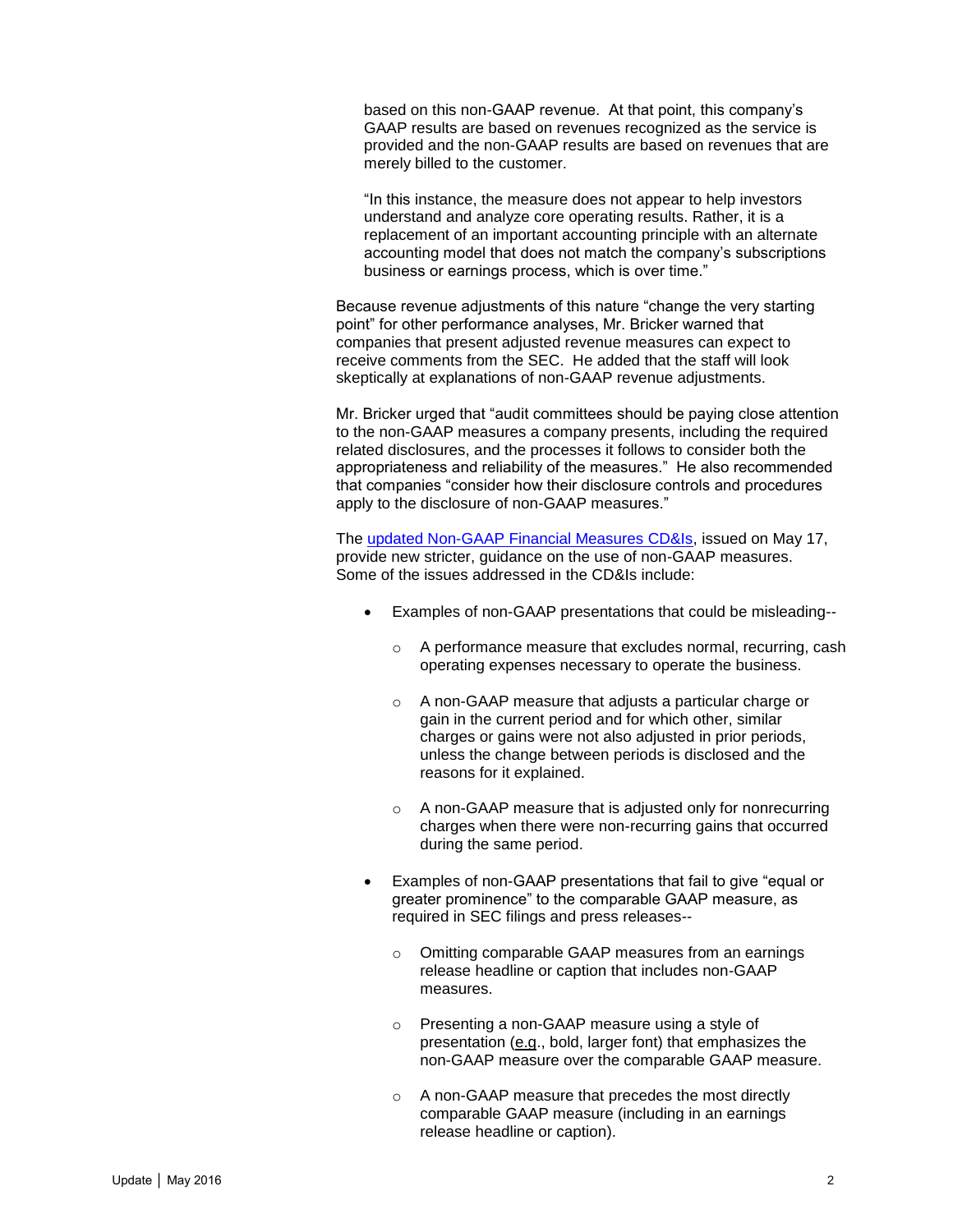- o Describing a non-GAAP measure as, for example, "record performance" or "exceptional" without at least an equally prominent descriptive characterization of the comparable GAAP measure.
- Providing tabular disclosure of non-GAAP financial measures without preceding it with an equally prominent tabular disclosure of the comparable GAAP measures or including the comparable GAAP measures in the same table.
- Providing discussion and analysis of a non-GAAP measure without a similar discussion and analysis of the comparable GAAP measure in a location with equal or greater prominence.
- Disclosure of tax effects of non-GAAP measures-
	- o If a liquidity measure includes income taxes, it "might be acceptable" to adjust GAAP taxes to show taxes paid in cash. If a measure is a performance measure, the disclosure should include current and deferred income tax expense commensurate with the non-GAAP measure of profitability.
	- o Adjustments to arrive at a non-GAAP measure should not be presented "net of tax." Rather, income taxes should be shown as a separate adjustment and clearly explained.

Mark Kronfest, the Chief Accountant of the SEC's Division of Corporation Finance, discussed the staff's concerns and the updated CD&Is at the PCAOB's May 18 Standing Advisory Group meeting (webcast available [here;](http://pcaob-htm.meetingslive.net/pcaob/2016/htm/playVID_051816_sag_PM.htm) Mr. Kronfest's comments begin at 1:34). He stated that there would soon be an "uptick" in SEC comment letters challenging the use of non-GAAP measures. He suggested that, to avoid additional SEC action, "I think the next quarter would be a great opportunity for companies to self-correct."

Comment: At the May 18 PCAOB SAG meeting, SEC Deputy Chief Accountant Brian Croteau commented that audit committees should focus on non-GAAP measures because of the committee's "overarching responsibility relative to their oversight over financial reporting" (webcast available [here;](http://pcaob-htm.meetingslive.net/pcaob/2016/htm/playVID_051816_sag_PM.htm) Mr. Croteau's comments begin at 1:32). As stated in the [April 2016 Update,](http://www.bakermckenzie.com/files/Uploads/Documents/Publications/NA/nl_na_auditcommitteeupdate_apr16.pdf) audit committees should be aware of the non-GAAP measures their company is disclosing and of the rationale for those measures. Attention should also be paid to the controls around the accuracy of the calculations involved. A useful reference is a recent publicly-available Deloitte publication, [Top 10 Questions to Ask When](http://www2.deloitte.com/us/en/pages/audit/articles/hu-top-10-questions-to-ask-when-using-a-non-gaap-measure.html)  [Using a Non-GAAP Measure.](http://www2.deloitte.com/us/en/pages/audit/articles/hu-top-10-questions-to-ask-when-using-a-non-gaap-measure.html)

## <span id="page-2-0"></span>**PCAOB Re-Proposes Auditor Reporting on Critical Audit Matters**

On May 11, the PCAOB issued a [release](http://pcaobus.org/Rules/Rulemaking/Docket034/Release-2016-003-ARM.pdf) re-proposing a new "auditor's reporting model" that would require auditors to discuss, in their audit reports on public company financial statements, critical audit matters (CAMs) that arose during the audit. Under the new proposal, the lynch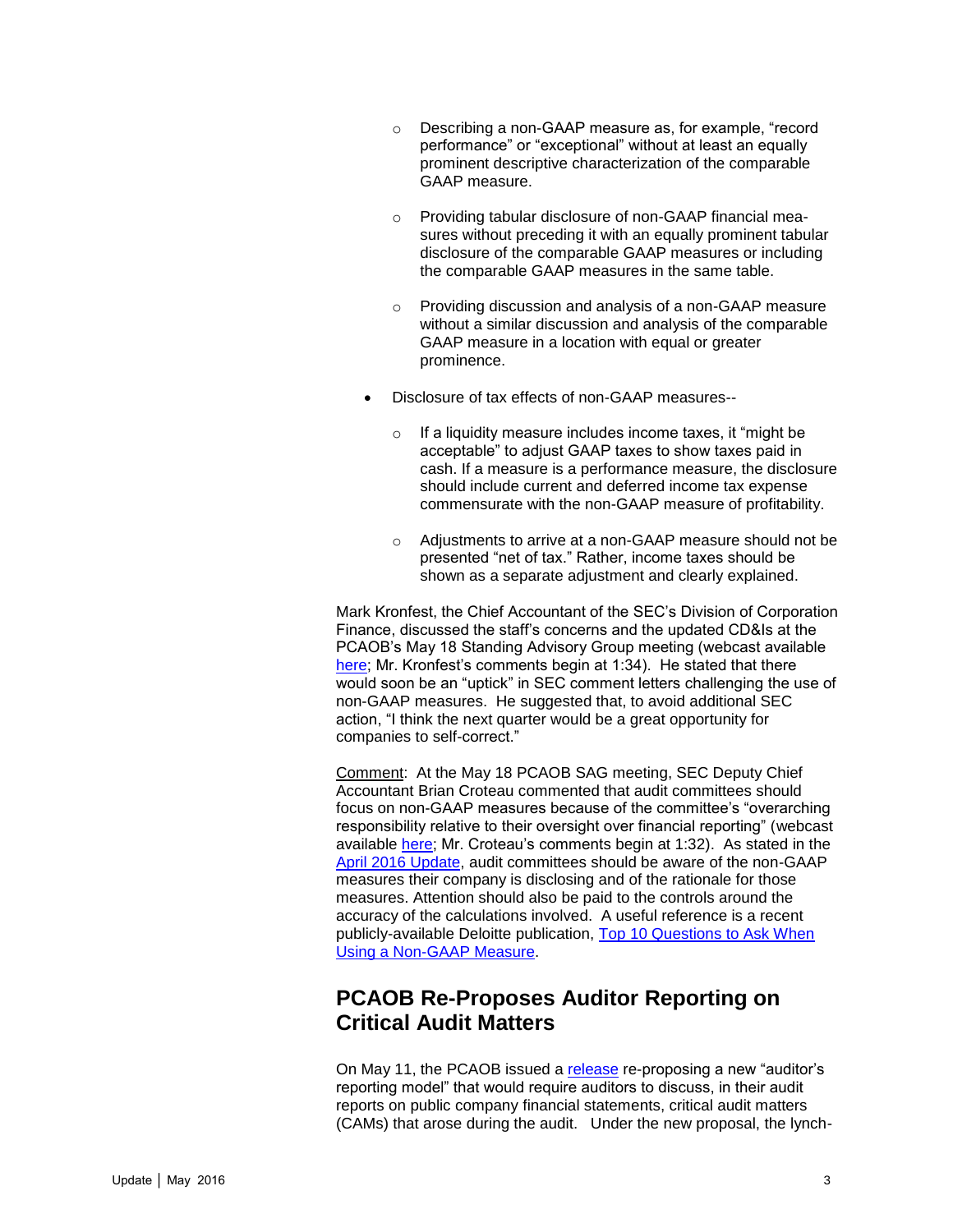pin of the CAM definition would be that the matter "was communicated or required to be communicated to the audit committee."

If adopted, the new reporting standard would require that audit opinions contain disclosures tailored specifically to the particular audit engagement. The objective of CAM disclosure is to provide audit report readers with insight into the most challenging, subjective, or complex aspects of auditing the company's financial statements. The re-proposal also includes other changes to the auditor's report, such as requiring the auditor to disclose how long it has served as the company's auditor. Public comments on the re-proposed reporting model standard are due by August 15, 2016.

The PCAOB originally proposed changes to the auditor's report, including CAM disclosure, in 2013. See [September 2013 Update.](http://www.bakermckenzie.com/files/Publication/3fff5091-3559-4c37-804b-ccc380f1f893/Presentation/PublicationAttachment/5c9ee9fa-a558-416e-9daf-ced16ff6c26d/Al_NA_AuditCommittee_Sep13.pdf) Under the 2013 proposal, CAMs were defined as those matters addressed during the performance of the audit that, in the auditor's judgment, involved the most difficult, subjective, or complex auditor judgments or posed the most difficulty in obtaining sufficient appropriate audit evidence or forming an opinion on the financial statements. The 2103 proposal also required the auditor's report to state that the auditor's responsibility was to obtain reasonable assurance that the financial statements were free of material misstatements "whether due to error or fraud"; to state the year in which the auditor began serving as the company's auditor; to include a description of the auditor's responsibility for "other information" (e.g., Management's Discussion and Analysis) in SEC-filed reports that contain the audited financial statements; and to describe the results of the auditor's evaluation of "other information."

The 2013 proposal received mixed reactions. Many investors and other financial statement users supported the proposal, and, in some cases, urged that it be broadened. In contrast, board and management comments were generally critical of CAM reporting. See [January 2014](http://www.bakermckenzie.com/files/Publication/2e1778a8-3a73-46f9-8efa-6b6e79c3dcae/Presentation/PublicationAttachment/660e93e5-453f-4c64-8db3-715577a0cb97/Al_Global_AuditCommitteeUpdate_Jan14.pdf)  [Update.](http://www.bakermckenzie.com/files/Publication/2e1778a8-3a73-46f9-8efa-6b6e79c3dcae/Presentation/PublicationAttachment/660e93e5-453f-4c64-8db3-715577a0cb97/Al_Global_AuditCommitteeUpdate_Jan14.pdf) Audit committee comments asserted that CAM disclosure would be costly, would be of little or no benefit to investors, would detract from the meaningfulness of the auditor's opinion, and would undermine management's fundamental responsibility to decide what should (and should not) be disclosed.

The Center for Audit Quality, in conjunction with nine accounting firms and 51 public companies, field tested the 2013 proposal. Among other things, the CAQ found that the number of potential CAMs per company ranged from one to 45. The number of actual, discloseable CAMs ranged from zero to eight, while the average number of actual CAMs per company was slightly under five. See [July 2014 Update.](http://www.bakermckenzie.com/files/Publication/68ee392d-9a32-4f91-a8bc-044e88ee8a41/Presentation/PublicationAttachment/bfc84dc8-8bcc-4586-be51-0c9e20653167/al_na_auditcommitteeandauditoroversightupdate_jul14.pdf) The CAQ also reported that: "Feedback from audit engagement teams, as well as management and audit committees, was that the additional time and effort was likely to be incurred during the completion phase of the audit by senior members of the audit engagement teams. \* \* \* Expanded discussions with management and the audit committee may also require additional time and effort in a 'live' audit environment versus the retrospective environment in which the field testing was conducted."

The revised proposal seeks to address some of these concerns by narrowing the definition of a CAM. As re-proposed, a critical audit matter would be: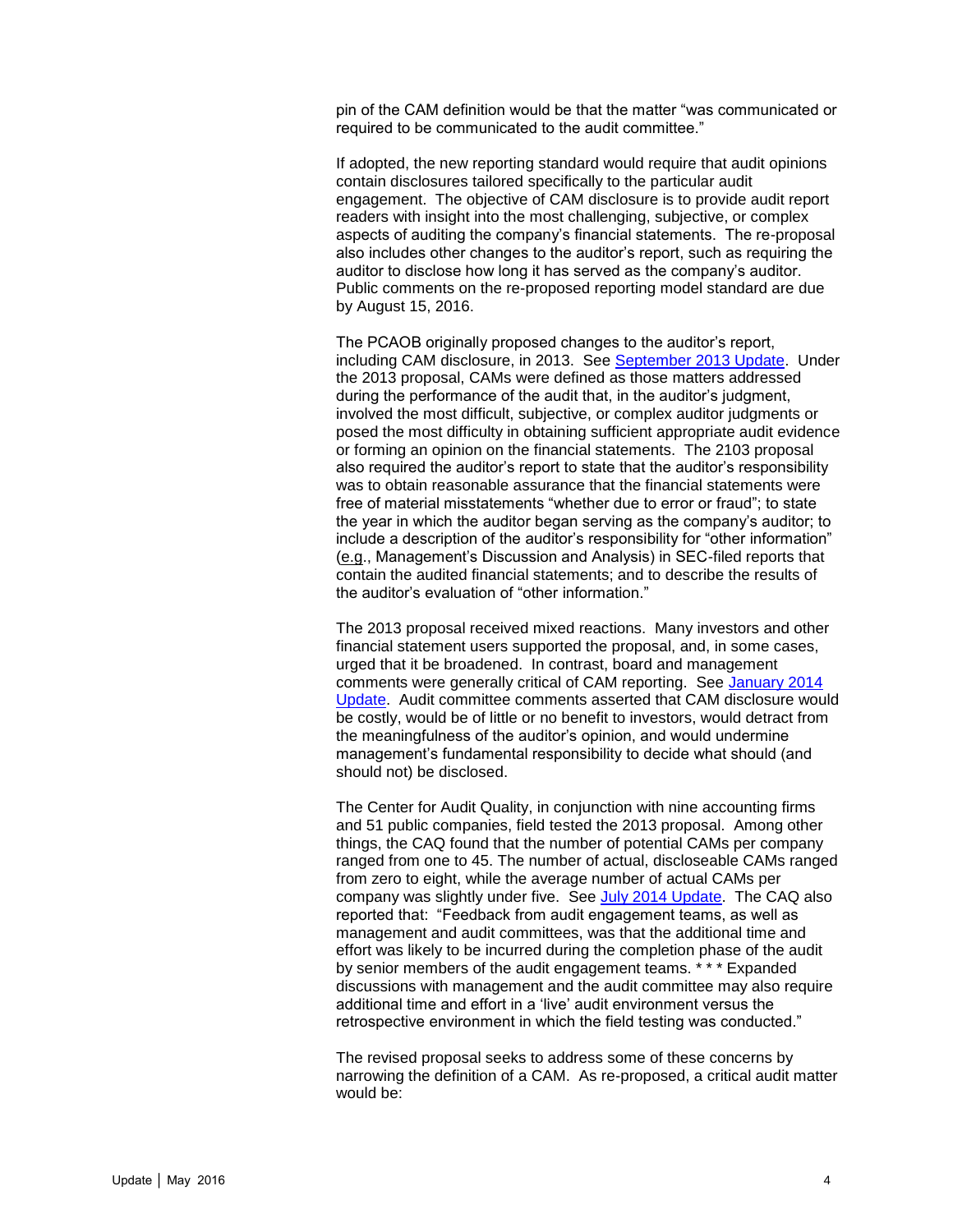"any matter arising from the audit of the financial statements that was communicated or required to be communicated to the audit committee and that: (1) relates to accounts or disclosures that are material to the financial statements and (2) involved especially challenging, subjective, or complex auditor judgment."

In determining whether a matter involved "especially challenging, subjective, or complex auditor judgment," the auditor would be required to consider various factors, including:

- The auditor's assessment of the risks of material misstatement, including significant risks.
- The degree of auditor subjectivity in determining or applying audit procedures to address the matter or in evaluating the results of those procedures.
- The nature and extent of audit effort required to address the matter, including the extent of specialized skill or knowledge needed or the nature of consultations outside the engagement team regarding the matter.
- The degree of auditor judgment related to areas in the financial statements that involved the application of significant judgment or estimation by management, including estimates with significant measurement uncertainty.
- The nature and timing of significant unusual transactions and the extent of audit effort and judgment related to these transactions.
- The nature of audit evidence obtained regarding the matter.

Once identified, each CAM would be disclosed in the auditor's report. The auditor would also be required to describe the principal considerations that led the auditor to determine that the matter is a CAM, describe how the CAM was addressed in the audit, and refer to the relevant financial statement accounts and disclosures. If there are no CAMs, the auditor would be required to so state. However, the release indicates that the PCAOB expects that, in most audits, the auditor would determine that at least one matter "involved especially challenging, subjective, or complex auditor judgment."

Some comments on the original proposal raised concerns that the auditor's report would become a source for new, substantive information about the company that the company itself was not required to disclose. The revised proposal addresses this issue in a Note to the proposed auditing standard:

"When describing critical audit matters in the auditor's report the auditor is not expected to provide information about the company that has not been made publicly available by the company unless such information is necessary to describe the principal considerations that led the auditor to determine that a matter is a critical audit matter or how the matter was addressed in the audit."

In addition to making disclosure in the auditor's report, the auditor would be required to include documentation regarding CAMs in the work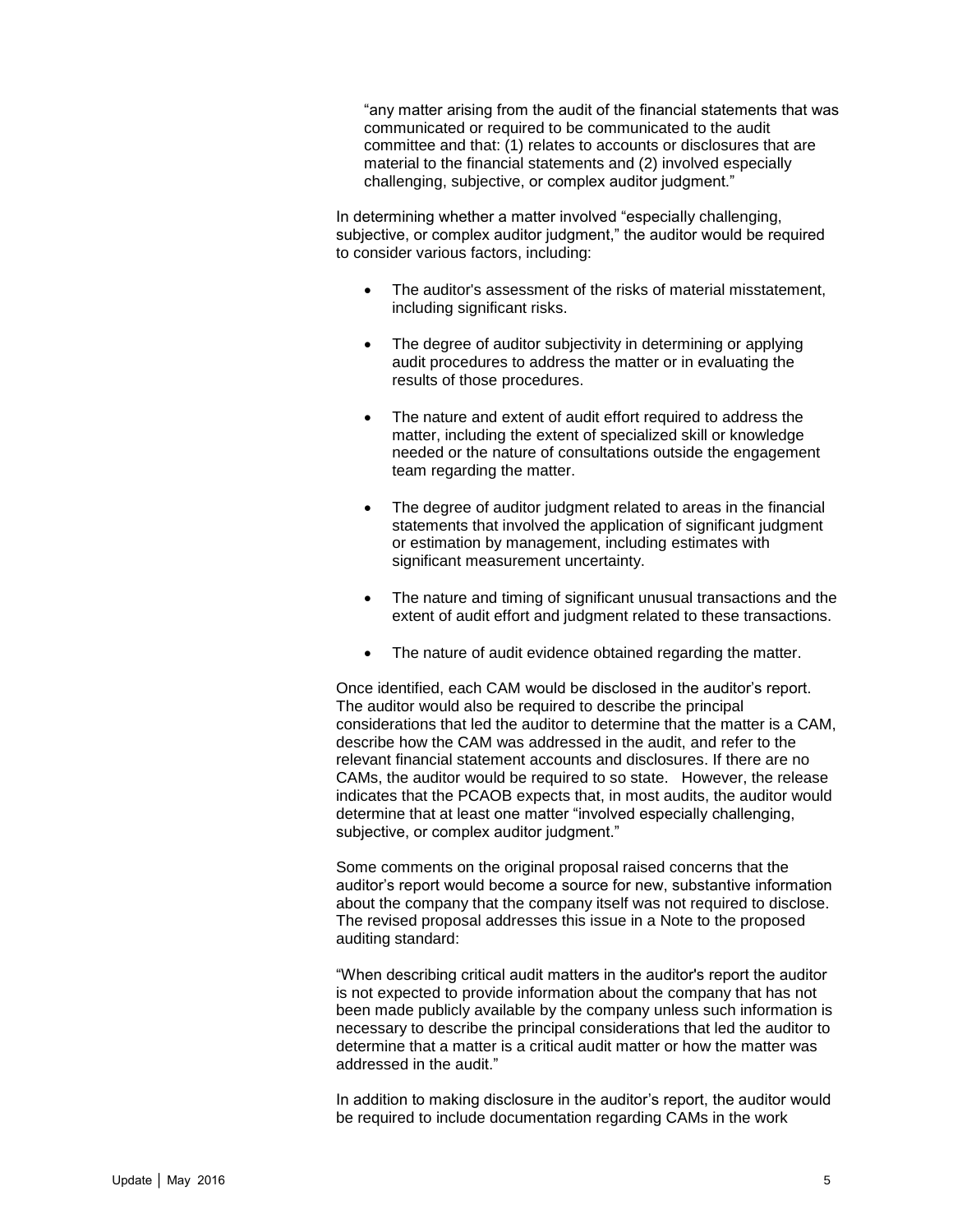papers. For every matter that (1) was communicated or required to be communicated to the audit committee, and (2) relates to accounts or disclosures that are material to the financial statements, the work papers would be required to set forth the auditor's basis for determining that the matter was or was not a CAM.

The re-proposal, like the 2013 proposal, would also require several other additions to the auditor's report, including:

- A statement that the auditor is required to be independent in accordance with SEC and PCAOB rules.
- An acknowledge of the auditor's responsibility to plan and perform the audit to obtain reasonable assurance whether the financial statements are free of material misstatements, "whether caused by error or fraud."
- The year that the auditor began serving consecutively as the company's auditor.

As noted above, the 2013 proposal would have required a statement in the auditor's report regarding its responsibility to evaluate accompanying disclosures outside of the financial statements (such as MD&A) and would have increased the level of auditor review of such disclosures. The re-proposal does not address these topics.

Comment: The new auditor's reporting model that the PCAOB has under consideration would result in a fundamental change to the traditional pass/fail auditor's report and to the auditor's role. Public companies and their board members may want to review the PCAOB's proposal and consider commenting by the August 15 deadline. Three issues that audit committees, in particular, may want to address are:

- Is the CAM definition focused and workable? The PCAOB has tried to address some of the objections to the breadth of its original CAM definition by adding the requirement that a CAM must "relate to accounts or disclosures that are material to the financial statements." The 2013 proposal was not limited to material matters (i.e., matters as to which there is "a substantial likelihood" the matter "would have been viewed by the reasonable investor as having significantly altered the 'total mix' of information made available."). The 2013 definition was also not explicitly tied to financial statement accounts or disclosures. As a result of these changes, the revised definition should eliminate from the list of potential CAMs some matters that were challenging and time-consuming for the auditor, but that would be of limited interest to investors (e.g., whistleblower complaints that proved to be unfounded or immaterial internal control issues). However, the core concept of identifying matters that involve "especially challenging, subjective, or complex auditor judgment" may still be difficult to apply in practice and open to differing opinions between the company and the auditor.
- Will CAM reporting chill auditor/audit committee communication? Under the new CAM definition (and the documentation requirements) all material financial statement matters communicated to the audit committee are potential CAMs.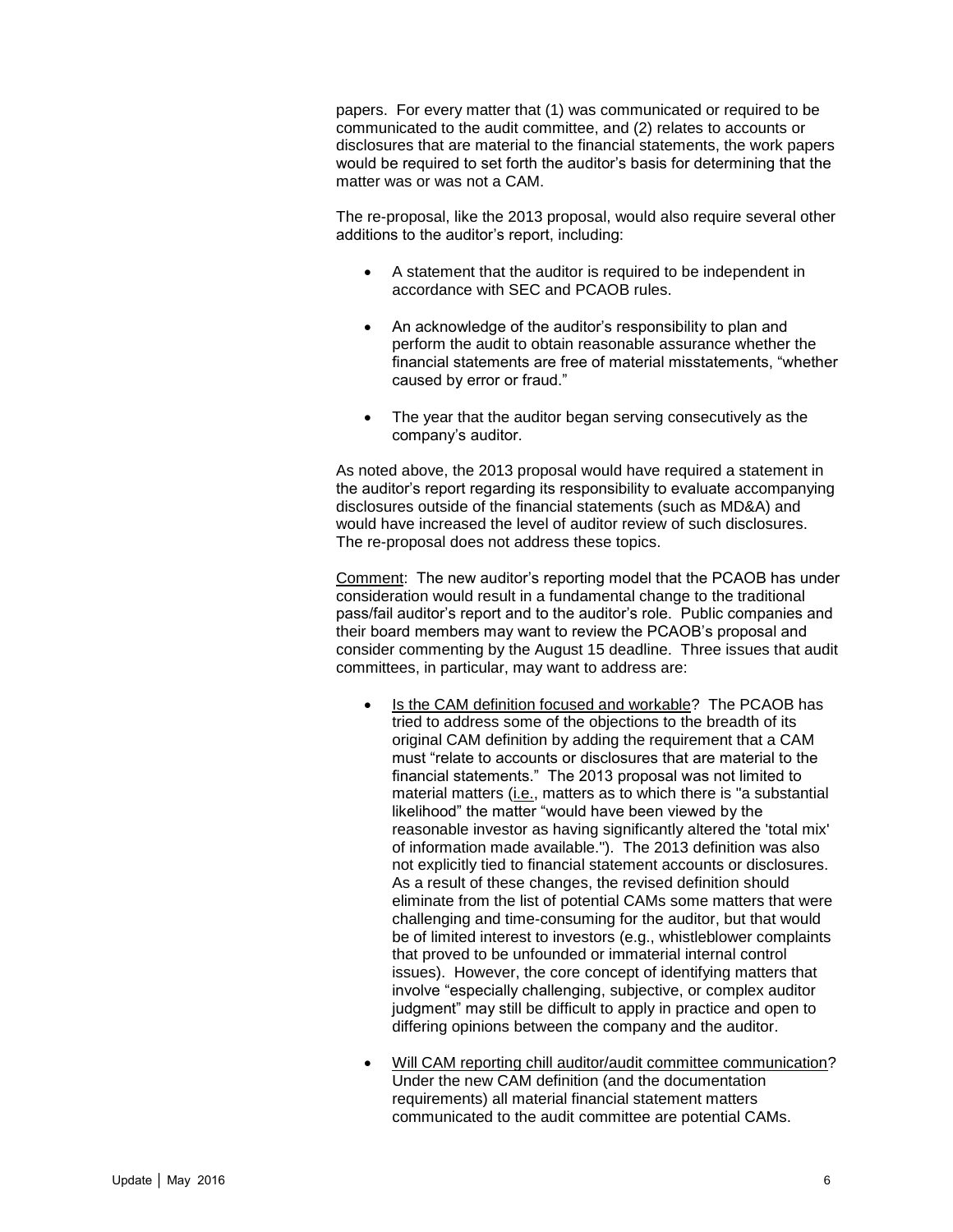Making communications with the audit committee the trigger for CAM analysis could have the unintended – and undesirable - effect of inhibiting auditor/audit committee dialogue. Auditor/audit committee communications may become more formal and scripted, and auditors will have an incentive to refrain from bringing matters to the audit committee's attention, if the need to do so under the auditing standards is a close call. Conversely, if the audit committee asks the auditor a question regarding the financial statements, the auditor may be required to consider (and document in the work papers) whether information he or she communicates in response must be publicly disclosed as a CAM. This may cause audit committee members to think twice before asking spontaneous questions.

 Will auditors become original information sources? As mentioned above, the PCAOB asserts, in a Note to the new reporting standard, that the auditor "is not expected to provide information about the company" in its CAM discussion that the company itself is not required to disclose. However, the Note also includes an exception to this "expectation" if original disclosure is necessary to the auditor's description of why the matter was deemed to be a CAM or of how the CAM was addressed in the audit. In practice, it may sometimes be difficult for auditors to fulfill their new disclosure responsibilities without providing company information that is not otherwise disclosed. Audit committees may want to consider this possibility and the ramifications of shifting a measure of original disclosure decision-making power to the auditor.

#### <span id="page-6-0"></span>**SEC Approves New PCAOB Reporting Requirement on Audit Engagement Transparency**

On May 9, the SEC issued an [order](https://www.sec.gov/rules/pcaob/2016/34-77787.pdf) approving the PCAOB's "transparency" rules that require, for all public company audits, the disclosure of the name of the engagement partner, along with information about firms that participated in the audit in addition to the firm that issued the audit opinion. The PCAOB adopted these rules, which had been under consideration for several years, in December 2015. See [December 2015 Update.](http://www.bakermckenzie.com/files/Uploads/Documents/Publications/NA/nl_washington_auditupdate_dec15.pdf)

The transparency rules will take effect early next year. For all public company audit reports that are issued on or after January 31, 2017, the audit firm will be required to file with the PCAOB a new form (Form AP) disclosing the name of the engagement partner. For audit reports issued on or after June 30, 2017, Form AP will also have to include information about other firms participating in the audit. The filing deadline for Form AP is 35 days after the date the auditor's report is first included in a document filed with the SEC. However, in the case of an audit opinion included in a registration statement for a public offering, Form AP must be filed within ten days after the registration statement is filed with the SEC.

The PCAOB plans to make the information in Form AP easily available to the public by creating a database. Users will be able to search this database by engagement partner name, public company name, or by audit firm. Database users also will be able to search for the name,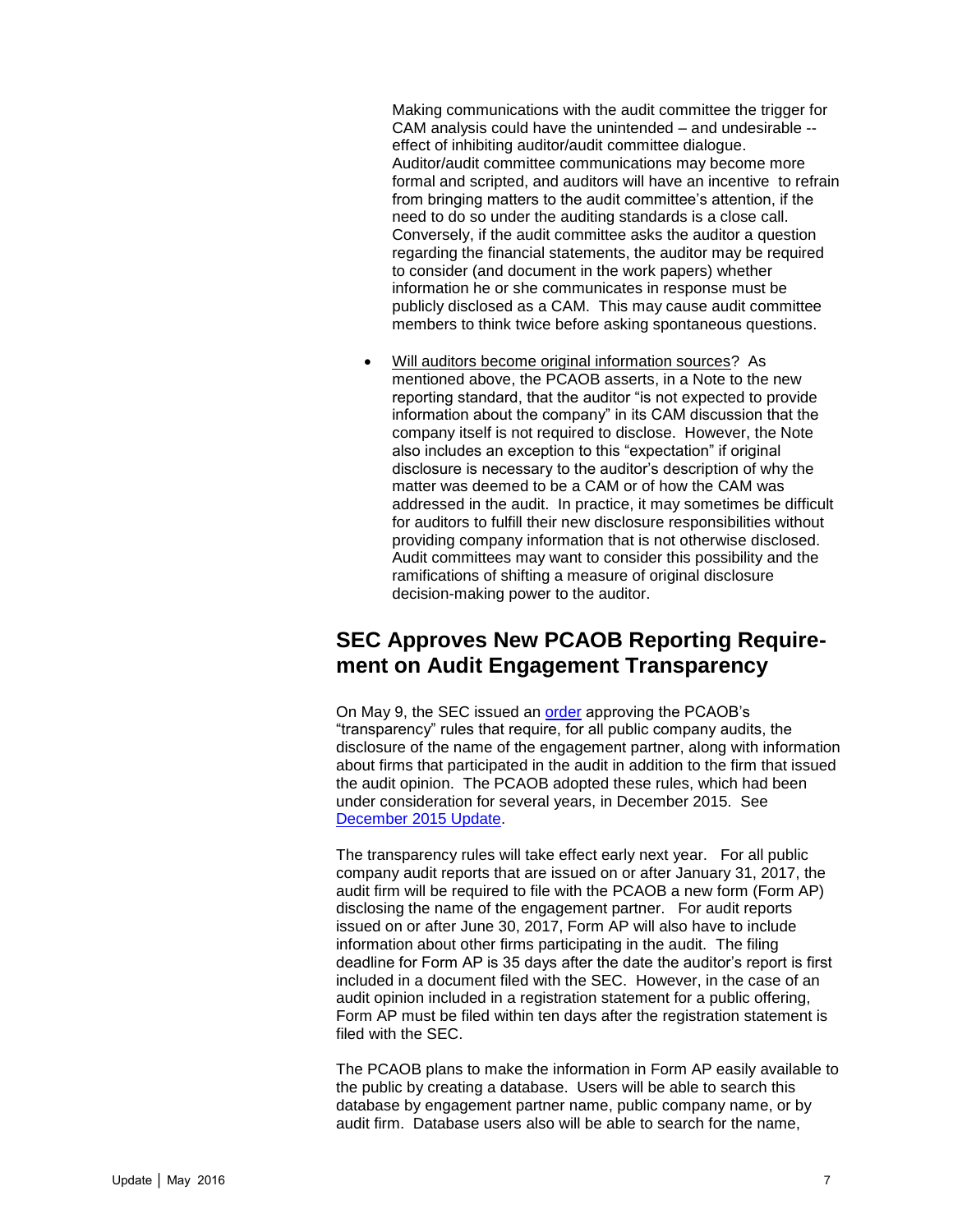location, and extent of participation of other audit firms that participated in an audit.

Comment: As noted in the [December 2015 Update,](http://www.bakermckenzie.com/files/Uploads/Documents/Publications/NA/nl_washington_auditupdate_dec15.pdf) audit committees will need to be aware of litigation, restatements or similar events arising in other audits for which their engagement partner was responsible, since the committee might face press or shareholder scrutiny regarding whether to change engagement partners when such events in other audits seem to reflect poorly on the partner. In addition, partner identification could result in a rating, or "star," system in which particular engagement partners are in high demand (and command premium fees), while others are viewed as less desirable. This could add a new dimension to the task of selecting or retaining an auditor and require deeper audit committee involvement in the choice of the engagement partner.

#### <span id="page-7-0"></span>**PCAOB Previews 2015 Inspection Findings: Many of the Same Deficiencies, But Fewer of Them**

On April 19, the PCAOB staff issued a [Staff Inspection Brief](http://pcaobus.org/Inspections/Documents/Inspection-Brief-2016-1-Auditors-Issuers.pdf) describing deficiencies identified during its 2015 inspections of public company audits. While the PCAOB has not yet issued 2015 inspection reports to the major accounting firms, the SIB is "intended to provide insights from these inspections to audit committees, investors, issuers, and others."

The SIB states that the results of the 2015 inspections indicate that, for the large firms, the number of audit deficiencies has decreased, compared to the results in the 2014 inspection cycle. However, the three most frequent audit deficiency areas are the same as in prior years -- auditing internal control over financial reporting; assessing and responding to risks of material misstatement; and auditing accounting estimates, including fair value measurements. Examples of the deficiencies in these areas include:

- Testing management review controls. Management reviews may be performed as controls to monitor the results of operations, such as by comparing actual results to forecasted revenues or budgeted expenses. The PCAOB staff found that, in some cases, auditors "did not obtain an understanding of the actions performed by management during the review, the criteria used to identify deviations requiring investigation, or the actions taken to investigate and resolve those deviations, in order to address the risk of material misstatement."
- Assessing and responding to the risk of material misstatement. In some instances, the inspections staff concluded that auditors did not take into account audit evidence that appeared to contradict assertions in the financial statements. "For example, an auditor concluded there were no indicators of impairment related to certain long-lived assets, but the auditor did not consider and evaluate if the net losses, negative cash flows from operations and substantial doubt about an issuer's ability to continue as a going concern could be indicators of impairment."
- Understanding how estimates were developed, including testing significant inputs and evaluating assumptions. The inspectors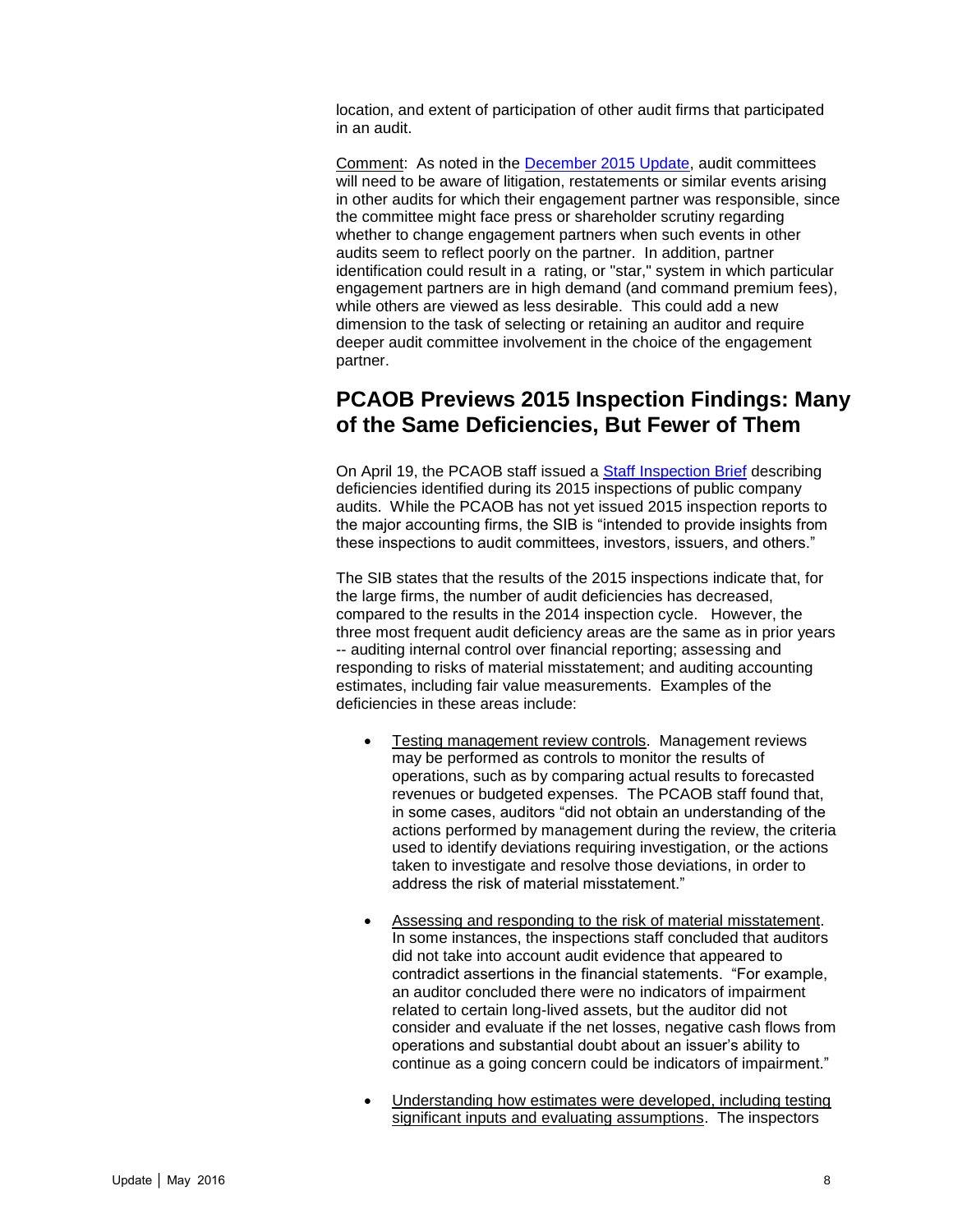identified instances in which auditors did not fully understand how estimates were developed or did not sufficiently test inputs and underlying assumptions. "For example, there were instances where [financial institution] auditors did not evaluate the issuer's credit risk ratings that formed part of the basis for management's qualitative assessment of the ALL [allowance for loan losses]. These auditors also did not test the accuracy and completeness of the underlying loan data that the issuer used to derive default assumptions to estimate the ALL ranges and midpoints."

In addition to these perennial PCAOB focus areas, the SIB highlights common, but less pervasive, audit deficiencies involving such matters as:

- Testing of fair value measurements associated with business combinations. In some audits of financial statements reflecting business combinations, auditors failed to sufficiently test the design and operating effectiveness of controls over the valuation of the purchase price consideration, and acquired assets and liabilities.
- Testing investment portfolios. Deficiencies in this area included failures to sufficiently test the design and operating effectiveness of controls related to pricing hard-to-value investment securities and management's review of valuation models.
- Asset impairment testing related to fluctuating oil prices. In one inspection, the staff found that the auditor "failed to sufficiently evaluate the adverse effects of certain events and conditions, which included falling oil prices, on the issuer's ability to continue as a going concern and whether the issuer should have tested for impairment its assets related to oil and natural gas properties."
- Testing controls related to income taxes, including the valuation allowance for net deferred tax assets. The SIB notes that "income taxes continue to be an area of interest to investors, companies, audit committees, auditors, and regulators alike."
- Audit committee communications. Deficiencies noted in this area include the failure "to communicate an overview of the overall audit strategy, timing of the audit, and all of the significant risks the firms had identified."

Finally, the SIB indicates that the PCAOB inspections staff has identified deficiencies related to non-compliance with the independence rules (although the SIB indicates that the majority of these issues arose at smaller accounting firms). Examples included:

- Providing impermissible non-audit services during the period under audit, including bookkeeping services and management functions.
- Failure to comply with the engagement partner rotation requirement (i.e., service as lead engagement partner for more than five consecutive years).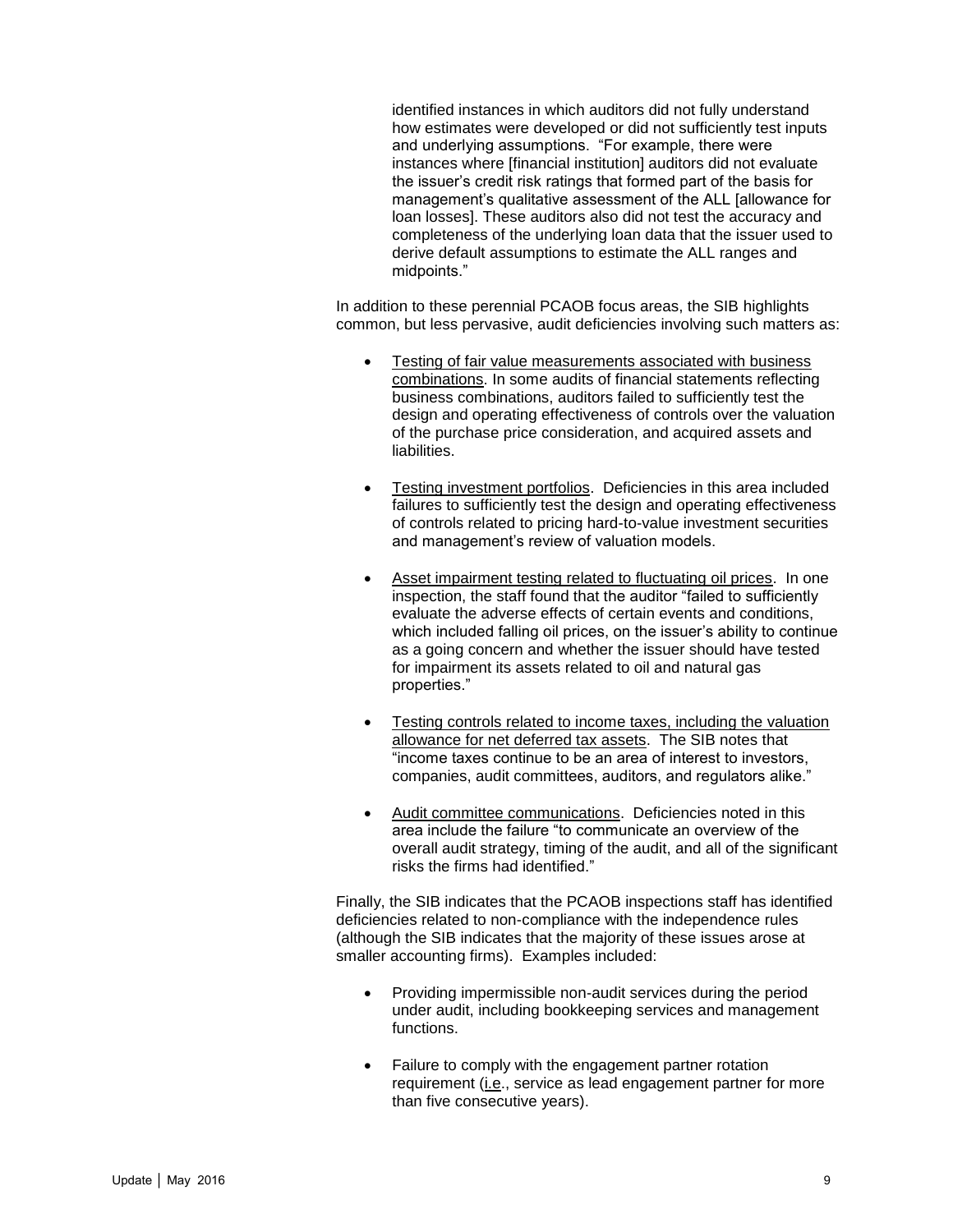- Failure to obtain audit committee pre-approval prior to performing non-audit services.
- Insufficient communication to the audit committee concerning the scope of tax consulting services performed and the potential effects on independence.
- Failure to make required communications to the audit committee concerning independence.

Comment: The Staff Inspections Brief provides insight into financial reporting and internal control areas that are most likely to attract the attention of the PCAOB's inspection staff. As a corollary, the SIB may also be helpful to audit committees in understanding their auditor's risk assessment and resource allocation decisions. For example, during the last several audit cycles, managements and audit committees have sometimes complained that auditors seem unduly focused on the mechanics of management review controls. As the SIB illustrates, from the auditor's perspective, obtaining an in-depth understanding of how review controls operate is a necessary response to a common PCAOB inspection finding. The SIB might also provide the audit committee with a checklist of the areas that auditors are likely to regard as PCAOB priorities and to which they are therefore likely to devote enhanced audit attention.

#### <span id="page-9-0"></span>**Restatements Hit a New Low**

On May 24, Audit Analytics released its annual report on public company restatements, Financial Restatements 2015 – A Fifteen Year Comparison [\(available here for purchase on Audit Analytics website\)](http://www.auditanalytics.com/0002/view-custom-reports.php?report=d4ccd95113d5a4602d855b5d5fa94a2a). The report concludes that the aggregate number of restatements declined by 13.8 percent in 2015, as compared to 2014. The 2015 restatement total was the lowest since the requirement to report restatements on Form 8-K took effect in 2004. The 2015 results are something of a change in trend from recent years, during which total restatements were essentially flat. See [June 2015 Update.](http://www.bakermckenzie.com/files/Publication/934ae90a-cdff-4209-a4b8-789cd7cd4eba/Presentation/PublicationAttachment/0c294dc4-983d-4237-bf23-836563216052/nl_bf_auditcommitteeupdate_jun15.pdf)

Restatements fall into two categories. When a company determines that users can no longer rely on previously-issued financial statements, it is required to disclose that determination by filing SEC Form 8-K within four business days of making the determination. The restated financial statements themselves would normally be filed sometime later, after the company has had the opportunity to analyze and correct the errors. The AA report refers to this type of restatement as a Reissuance Restatement. In contrast, if a company determines that previously issued financial statements contain errors, but that, despite the errors, users can continue to rely on the financial statements, it is not required to file Form 8-K. The corrected financial statements would simply be included in a periodic SEC filing. AA refers to these less significant restatements as Revision Restatements.

Some key points in the 2015 AA restatement report include:

 During 2015, Revision Restatements were 76.2% of total restatements. This percentage is the same as in 2014. Prior to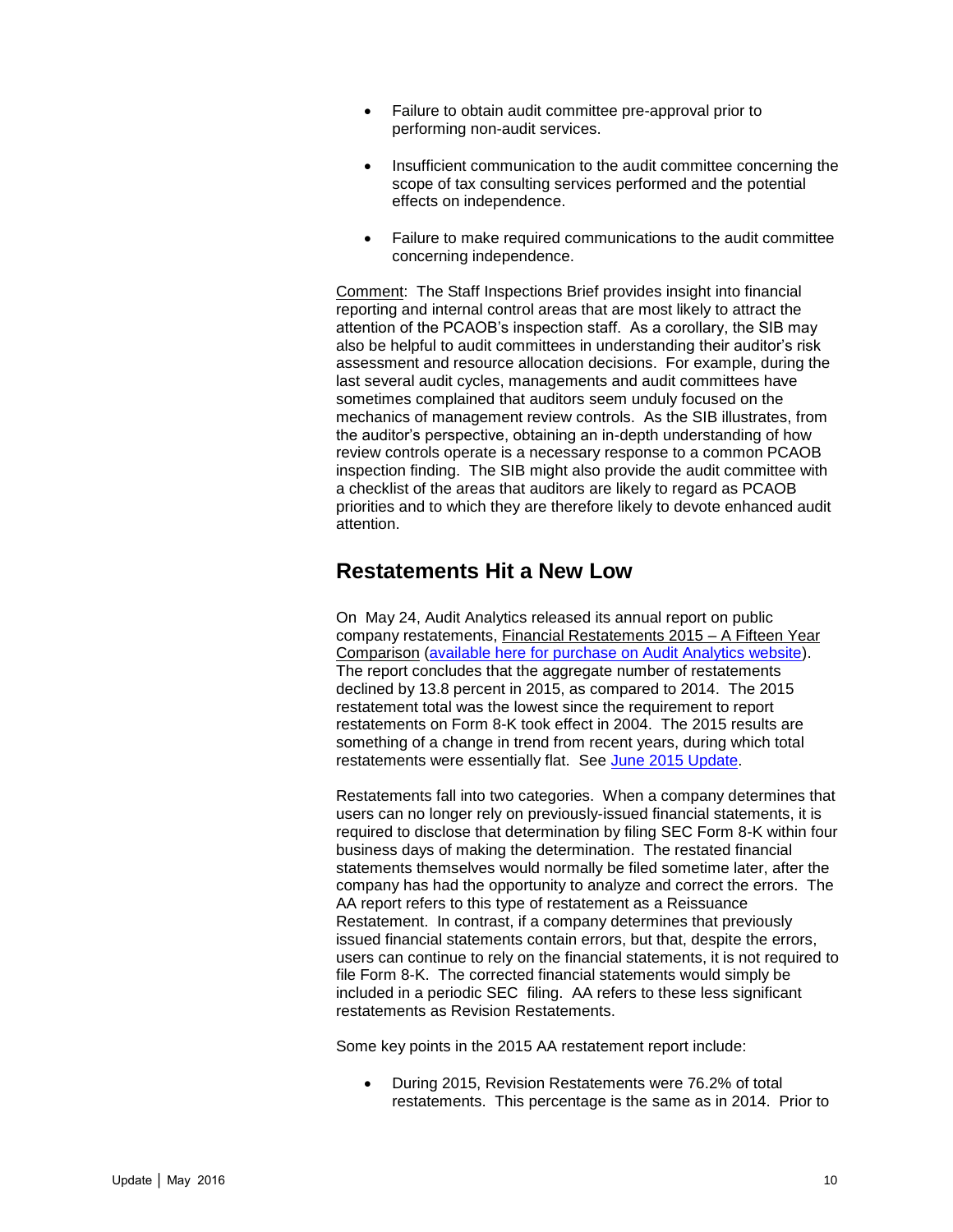2014, Revisions Restatements as a percentage of total restatements had risen each year since 2008.

- o 737 restatements of all types were disclosed in 2015. This is the lowest number of restatements since 2002. In 2015, there were 161 Reissuance Restatements and 576 Revision Restatements.
- o There were 264 accelerated filer (i.e., large company) restatements in 2015, compared to 353 in 2014.
- By the various measures that AA uses to gauge the severity of restatements, the impact of 2015 restatements was low in comparison to prior years. For example
	- o In 2015, the average number of issues implicated in each restatement was 1.57. In 2014, the average was 1.72.
	- o In 2015, the average time period covered by restatements was 498 days. In 2014, the average restatement period was 533 days.
	- o For companies traded on the Amex, NASDAQ, or NYSE, 55.2 percent of 2015 restatements had no impact on earnings. The comparable 2014 figure was 60 percent. However, the average restatement income adjustment for these exchange-traded companies was negative \$5.2 million in 2015. In 2014, the average income adjustment was only negative \$3.1 million.
- The accounting issues most frequently implicated in 2015 restatement were:
	- $\circ$  Debit, quasi-debt, warrants and equity (including beneficial conversion features) security issues (21.8 percent).
	- o Cash flow statement (Statement of Financial Accounting Standards No. 95) classification errors (16.7 percent).
	- o Tax expense/benefit/deferral/other (Statement of Financial Accounting Standards No. 109) issues (12.8 percent).
	- o Liabilities, payables, reserves and accrual estimate failures (11.3 percent).
	- o Foreign, related party, affiliate, or subsidiary issues (11.1 percent).
	- o Revenue recognition issues (11 percent).
	- o Expense (payroll, SGA, other) recording issues (10 percent).

(Some restatements involved more than one accounting issue. Only those accounting issues that AA classified as involved in 10 percent or more of 2015 restatements are listed above.)

Comment: As was the case in 2014, Audit Analytics 2015 findings are consistent with other research indicating that the quality of financial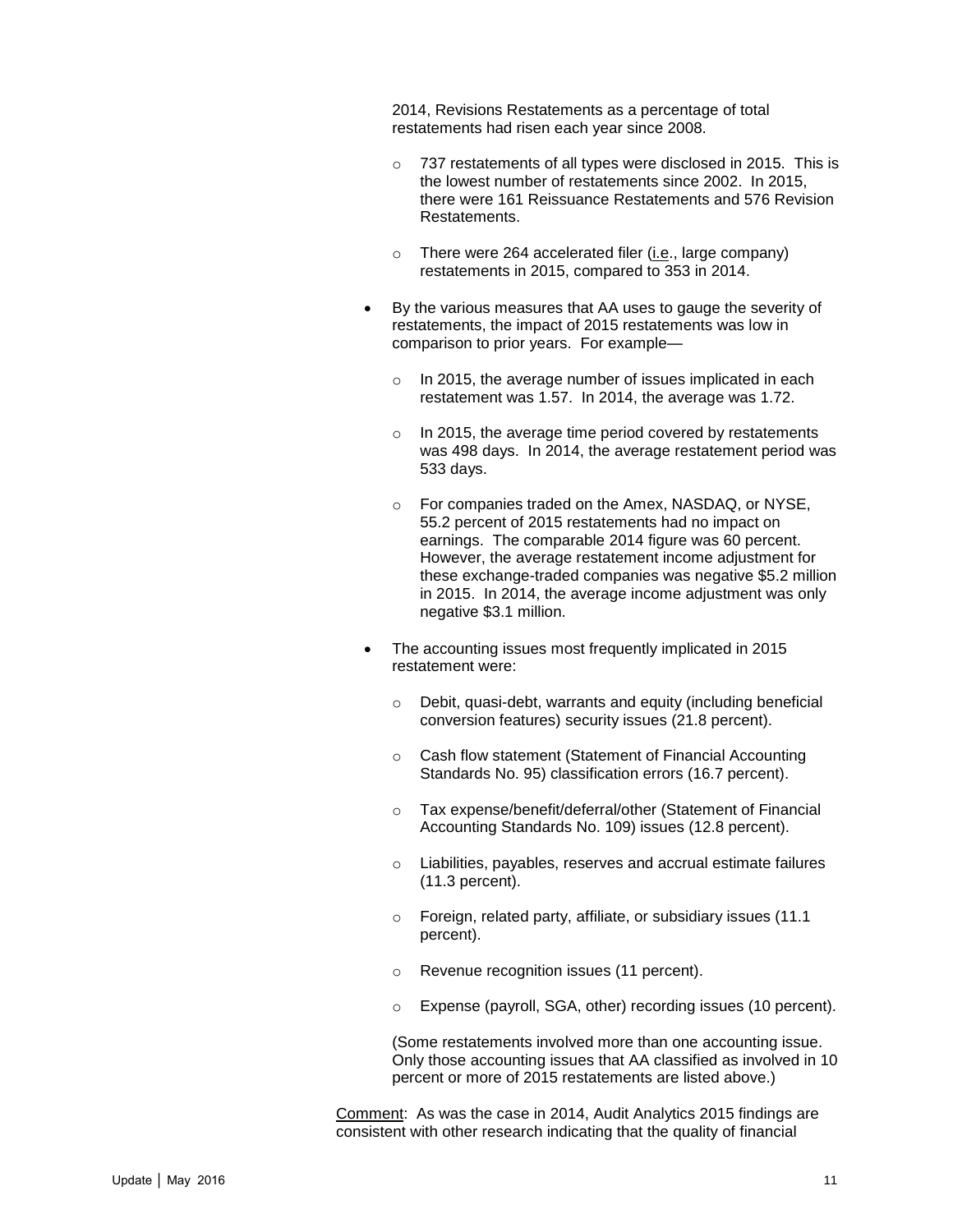reporting (as measured by the frequency and severity of restatements) has increased significantly since the enactment of the Sarbanes-Oxley Act. This is likely the result of the substantial investment companies have made in strengthening and assessing the effectiveness of their internal control over financial reporting. Ironically, however, as discussed in the [April 2016 Update,](http://www.bakermckenzie.com/NLNAAuditCommitteeUpdateApr16/) both class action litigation based on accounting and financial reporting issues and SEC enforcement actions involving financial reporting are at historically high levels.

### <span id="page-11-0"></span>**Study Finds that Companies Can – and Do – Shop for Favorable ICFR Opinions**

A recently-published academic study [\(available here for purchase\)](http://aaajournals.org/doi/full/10.2308/accr-51149) finds evidence that opinion shopping – selecting an auditor based on the auditor's willingness to provide the company with a favorable opinion – may explain the frequency with which companies receive clean opinions on their internal controls, despite subsequent restatements. The study also concludes that, the more competitive the market for auditors, the higher the likelihood of opinion shopping.

The research paper, Internal Control Opinion Shopping and Audit Market Competition, by Nathan J. Newton (University of Missouri), Julie S. Persellin (Trinity University), Dechun Wang (Texas A&M University), and Michael S. Wilkins (Trinity University), appears in the March 2016 edition of The Accounting Review. According the article's [abstract,](http://aaajournals.org/doi/abs/10.2308/accr-51149) the authors reach three conclusions:

"Our empirical results suggest that clients are successful in shopping for clean internal control opinions. In addition, we find evidence that internal control opinion shopping occurs primarily in competitive audit markets. Finally, our results indicate that among auditor dismissal clients [i.e., clients that replaced their auditor], opinion shopping is more likely to occur when dismissals are made relatively late during a reporting period and when audit market competition is high."

The study analyzes publicly-available auditor opinions on internal control over financial reporting (ICFR) between 2005 and 2011. The authors focused on the possibility of opinion shopping by companies that were initially Big Four audit clients (and therefore excluded companies audited by a non-Big Four auditors in the year prior to the ICFR reporting year). With respect to the impact of switches from Big Four to non-Big Four firms, the study states:

"[A] conservative interpretation of the evidence would suggest that opinion shopping may be most likely among clients that do not prefer or require the services of Big 4 auditors. As such, this portion of our ''what-if'' analysis lends credence to the idea that opinion leniency may be more likely among non-Big 4 auditors \* \* \*."

And, with respect to the impact of competition, the study finds:

"[T]he results suggest that audit market competition affects auditor dismissal decisions to a greater extent for clients that are able to switch to Big 4, mid-tier, or smaller auditors than for clients that may be limited to switching to another Big 4 auditor. This finding is intuitively appealing